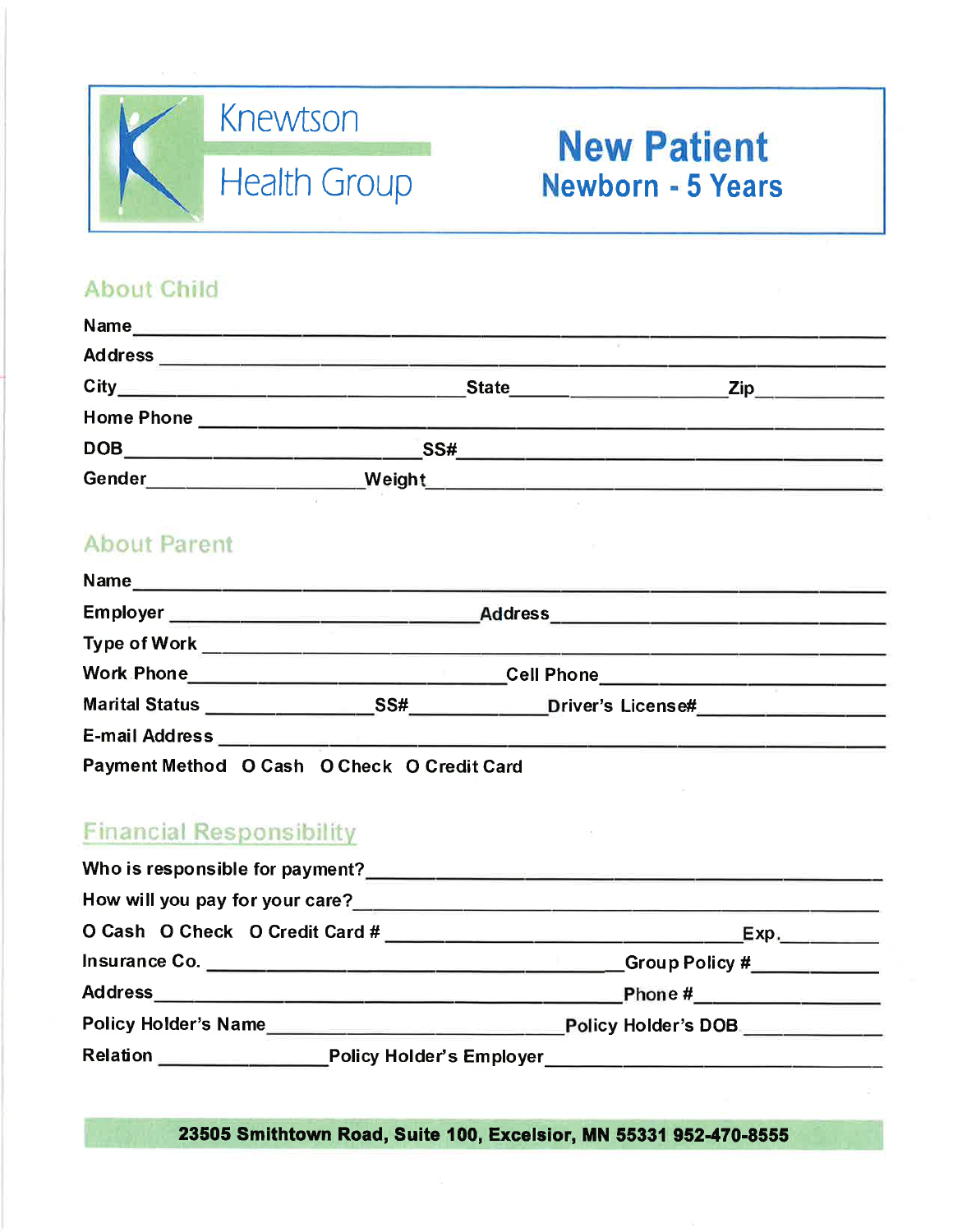

## **New Patient** Child

#### **Reason For This Visit**

Describe the purpose of this visit.

| Is the purpose of this visit related to: O Sports O Auto O Fall O Home Injury O Other                                                                                                                                                |  |  |  |  |  |
|--------------------------------------------------------------------------------------------------------------------------------------------------------------------------------------------------------------------------------------|--|--|--|--|--|
| Please explain:                                                                                                                                                                                                                      |  |  |  |  |  |
| When did this condition begin?                                                                                                                                                                                                       |  |  |  |  |  |
| Has this condition: O Worsened O Stayed Constant O Comes and Goes                                                                                                                                                                    |  |  |  |  |  |
| Does this condition interfere with: O Sleep O Daily Routine O Other Activities                                                                                                                                                       |  |  |  |  |  |
| Please explain:                                                                                                                                                                                                                      |  |  |  |  |  |
| Has this condition occurred before? O Yes O No                                                                                                                                                                                       |  |  |  |  |  |
| Please explain:                                                                                                                                                                                                                      |  |  |  |  |  |
| Have you seen other doctors for this condition? O Yes O No                                                                                                                                                                           |  |  |  |  |  |
| Doctor's Name(s):                                                                                                                                                                                                                    |  |  |  |  |  |
| Type of treatment: <u>contract the contract of the contract of the contract of the contract of the contract of the contract of the contract of the contract of the contract of the contract of the contract of the contract of t</u> |  |  |  |  |  |
| Results:                                                                                                                                                                                                                             |  |  |  |  |  |
| Who referred you to our clinic?                                                                                                                                                                                                      |  |  |  |  |  |

#### Vaccinations

Have you chosen to vaccinate your child? O Yes O No If yes, check all that your child has received: O DPT O MMR O Chicken Pox O Hepatitis O Other Describe any and all reactions to vaccine(s):

#### Mother's Pregnancy & Labor

During Pregnancy: O Drugs/ Medicine O Tobacco/Alcohol Please explain: Any illness during pregnancy? How was your delivery? O Labor chemically induced O Labor was doctor assisted O C-section delivery O Forceps/Vacuum extraction O Premature delivery O Doctor pulled or twisted baby Please explain: Did you nurse the baby? O Yes O No Did your baby have colic? O Yes O No Feeding problems? O Yes O No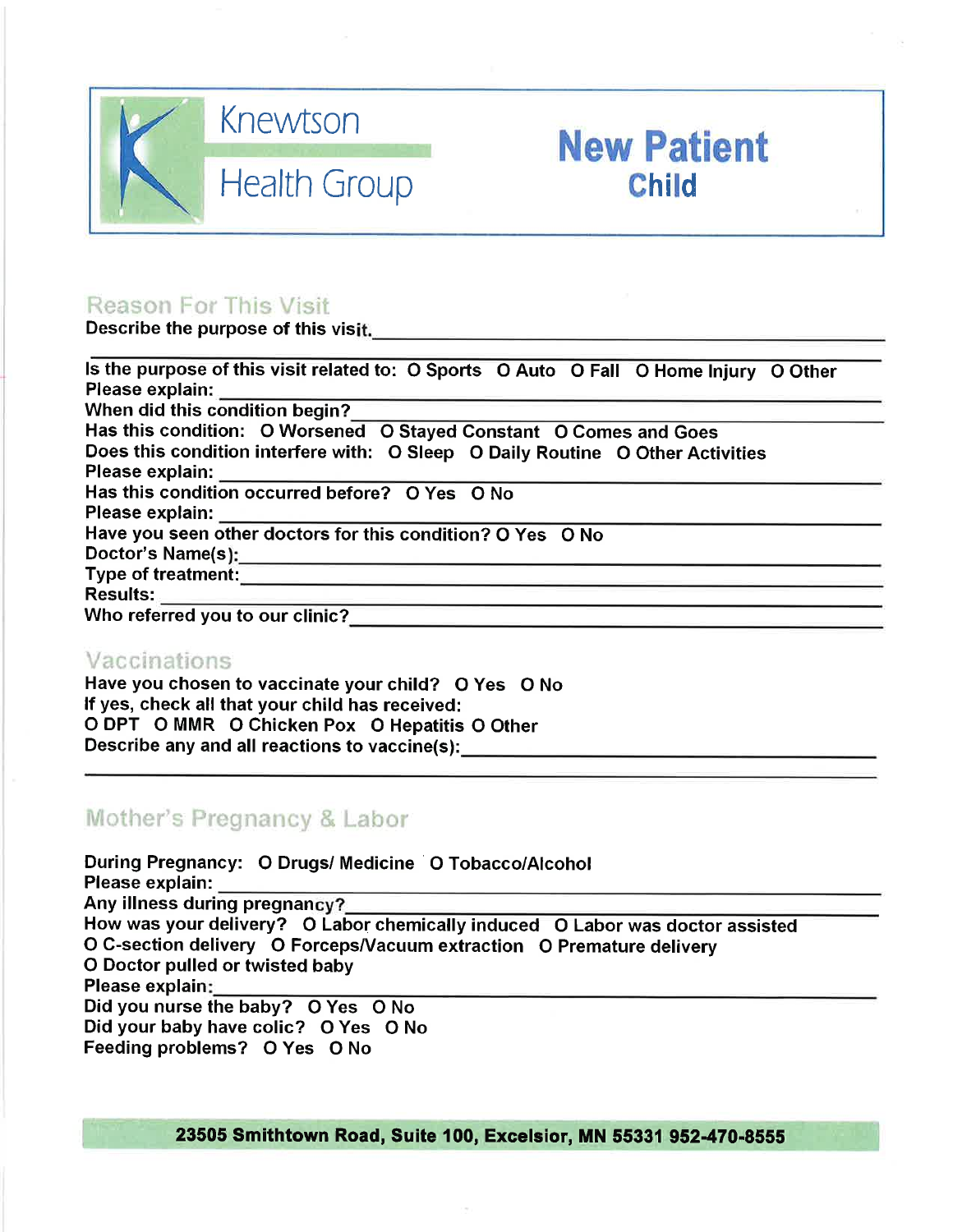

## Child's Health History

Please check each of the diseases or conditions that your child has now or has had in the past. While they may seem unrelated to the purpose of the appointment, they can affect the overall diagnosis, care plan and the possibility of being accepted for care.

- **O** Allergies O Asthma **O Attention Problems O Back Pain**
- **O Bed Wetting**
- O Colic O Constipation O Digestive Problems O Irritability **O Ear Problems**
- **O Breathing Problems O Frequent Colds** O Headaches **O** Hyperactivity O Neck Pain

**New Patient** 

**Child** 

**O Skin Problems O Sleeping Problems** O Tubes in the Ears **O Vision Problems** O Other **Contract Control** 

#### Child's Current Health Status

| Has your child ever:                                                                                          |          | No Yes | If yes, please explain. |
|---------------------------------------------------------------------------------------------------------------|----------|--------|-------------------------|
| <b>Taken antibiotics?</b>                                                                                     |          | O      |                         |
| <b>Been hospitalized?</b>                                                                                     |          | O      |                         |
| Been in a car accident?                                                                                       |          | O      |                         |
| Is your child accident prone?                                                                                 |          | O      |                         |
| Had surgery?                                                                                                  |          | O      |                         |
| Had a sports related injury?                                                                                  |          | O      |                         |
| <b>Currently taking any medications?</b>                                                                      |          | 0      |                         |
| Having difficulty interacting with others?                                                                    | $\Omega$ | O      |                         |
| Have you or anyone else noticed that your child is nervous, twitches, shakes or exhibits<br>rocking hebavior? |          |        |                         |

What changes (if any) in your child's health or behavior would you like accomplished?

## Goals For My Child's Care

People see Chiropractor's, Physical Therapists, Massage Therapists and other health care professionals in our clinic for a variety of reasons. Some come for relief of pain, some to correct the cause of pain and other for correction of whatever is malfunctioning in their bodies. We will weigh your needs and desires when recommending your treatment program. Please check the type of care desired so that we may be quided by your wishes whenever possible.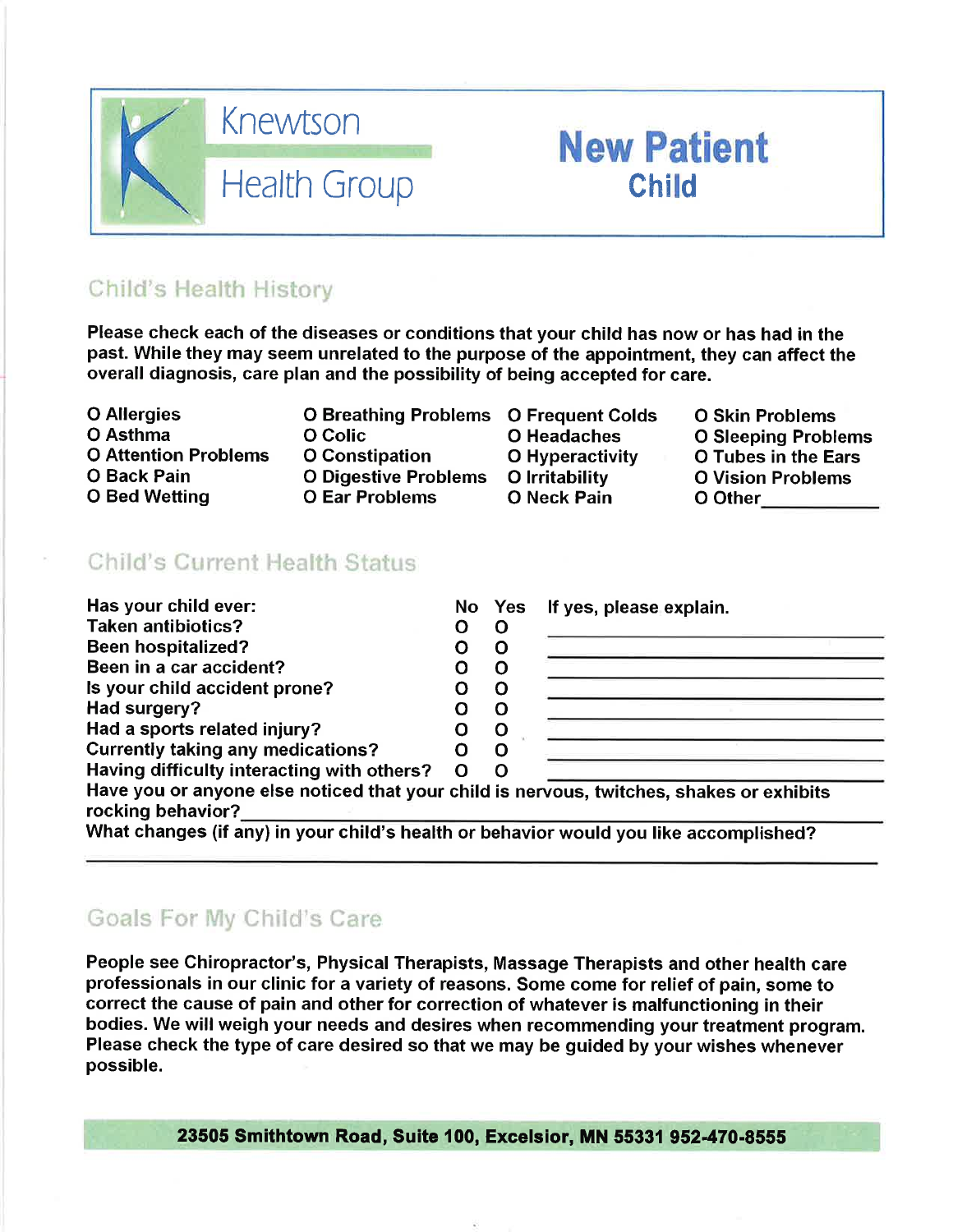



O Relief Care – Symptomatic relief of pain and discomfort.

O Corrective Care – Correcting and relieving the cause of the problem as well as the symptoms.

O Comprehensive Care – Bring whatever is malfunctioning in the body to the highest state of health possible with our professional care.

O I want the Doctor to select the type of care appropriate for my child's condition(s).

Child's name: the contract of the contract of the contract of the contract of the contract of the contract of the contract of the contract of the contract of the contract of the contract of the contract of the contract of

#### **Authorization For Care of a Minor**

I hereby authorize the doctors in this healthcare facility and whomever they may designate as their assistant to administer treatment to work with my condition through the use of adjustments and procedures the doctor deems appropriate. I clearly understand and agree that all services rendered to me are charged directly to me and that I am personally responsible for payment. I agree that I am responsible for all bills incurred at this facility. The doctor will not be held responsible for any pre-existing medically diagnosed conditions nor for any medical diagnosis. I also understand if I suspend or terminate my care for any reason, any fees for professional services rendered to me will become immediately due and payable. I hereby authorize assignment of my insurance rights and benefits (if applicable) directly to the provider for services rendered.